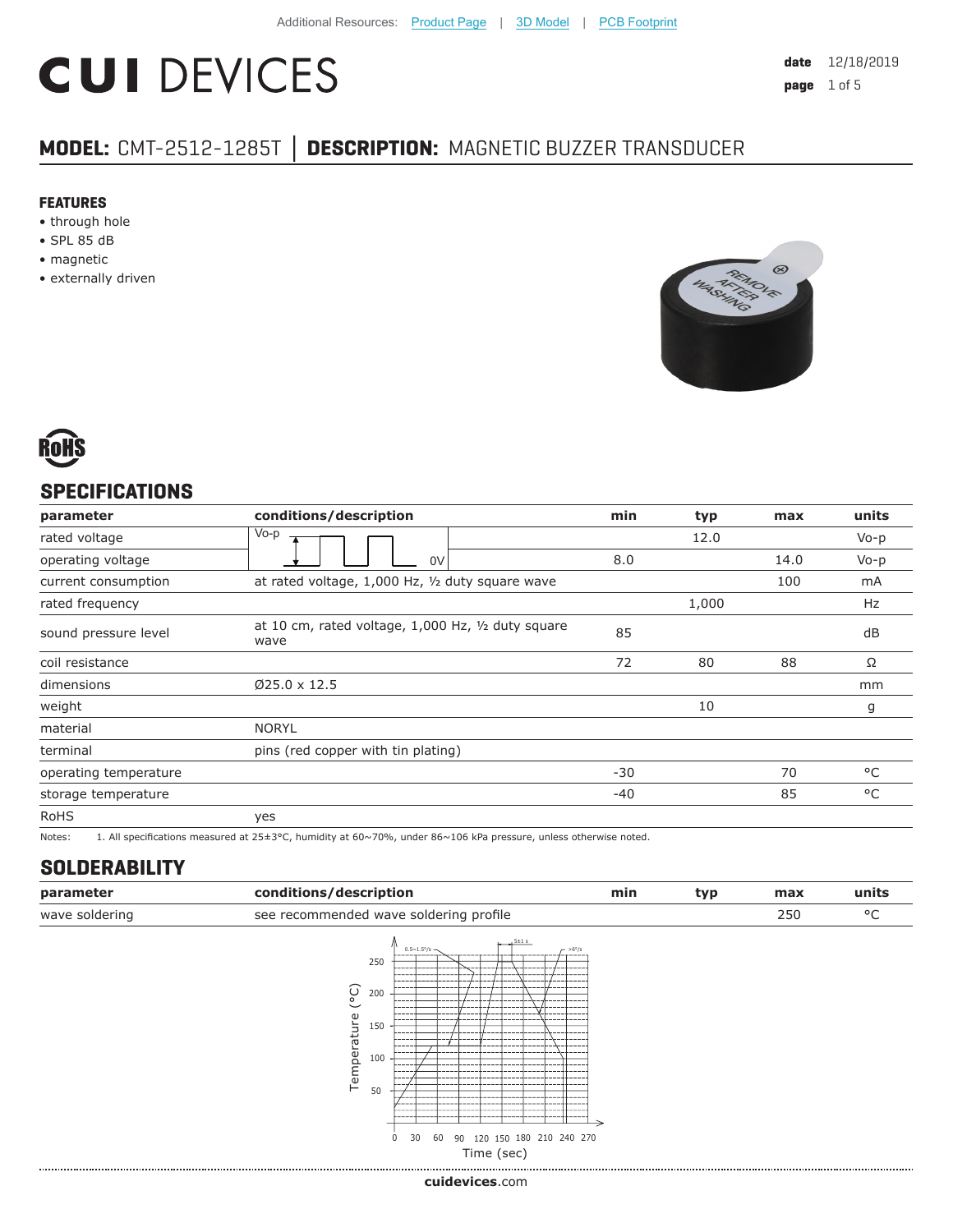#### **MECHANICAL DRAWING**

units: mm tolerance: ±0.5 mm





Recommended PCB Layout Top View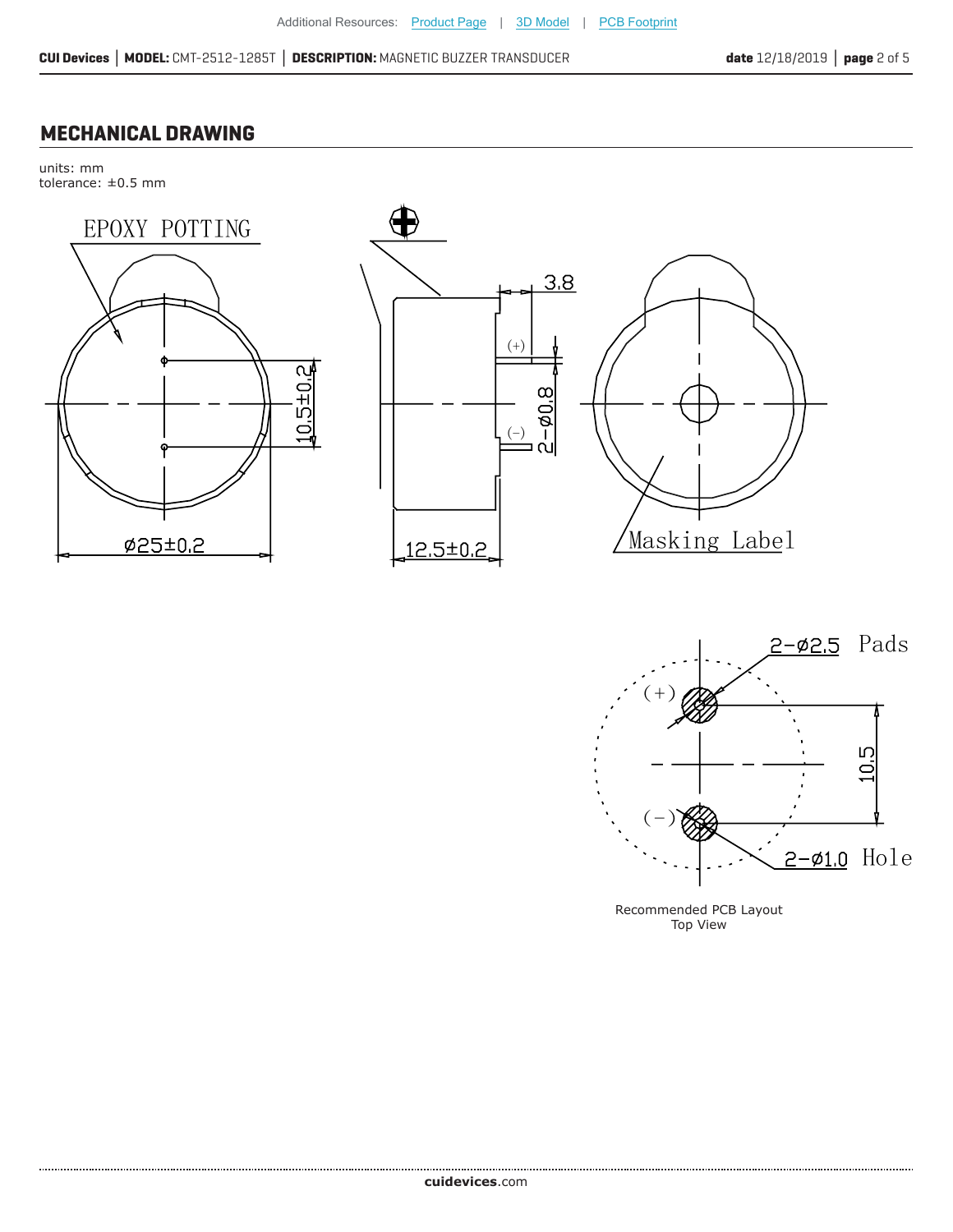## **FREQUENCY RESPONSE CURVE**



#### **APPLICATION CIRCUIT**

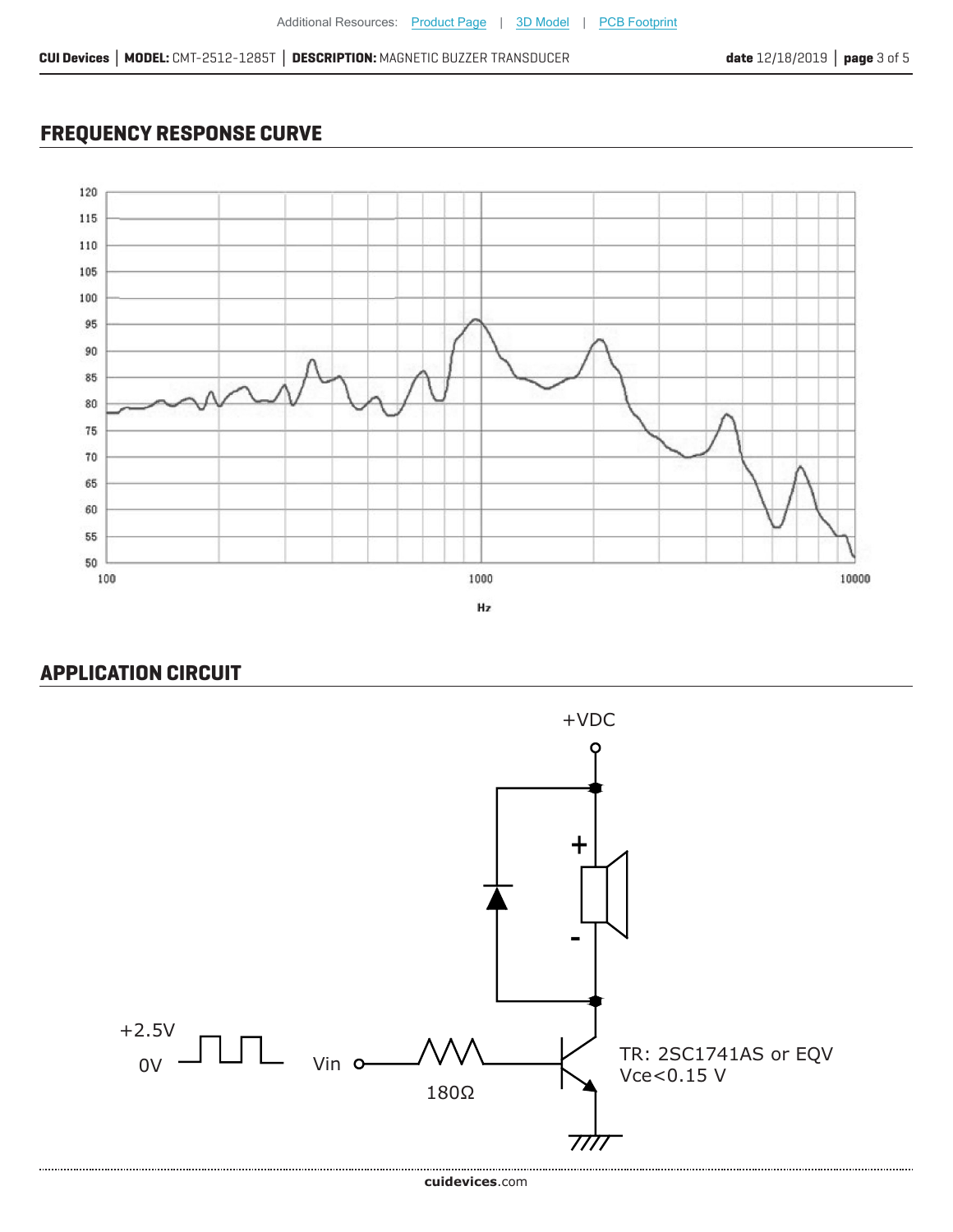**CUI Devices │ MODEL:** CMT-2512-1285T **│ DESCRIPTION:** MAGNETIC BUZZER TRANSDUCER

#### **PACKAGING**

......................................

#### units: mm

Carton Size: 515 x 330 x 335 mm Carton QTY: 2,000 pcs per carton